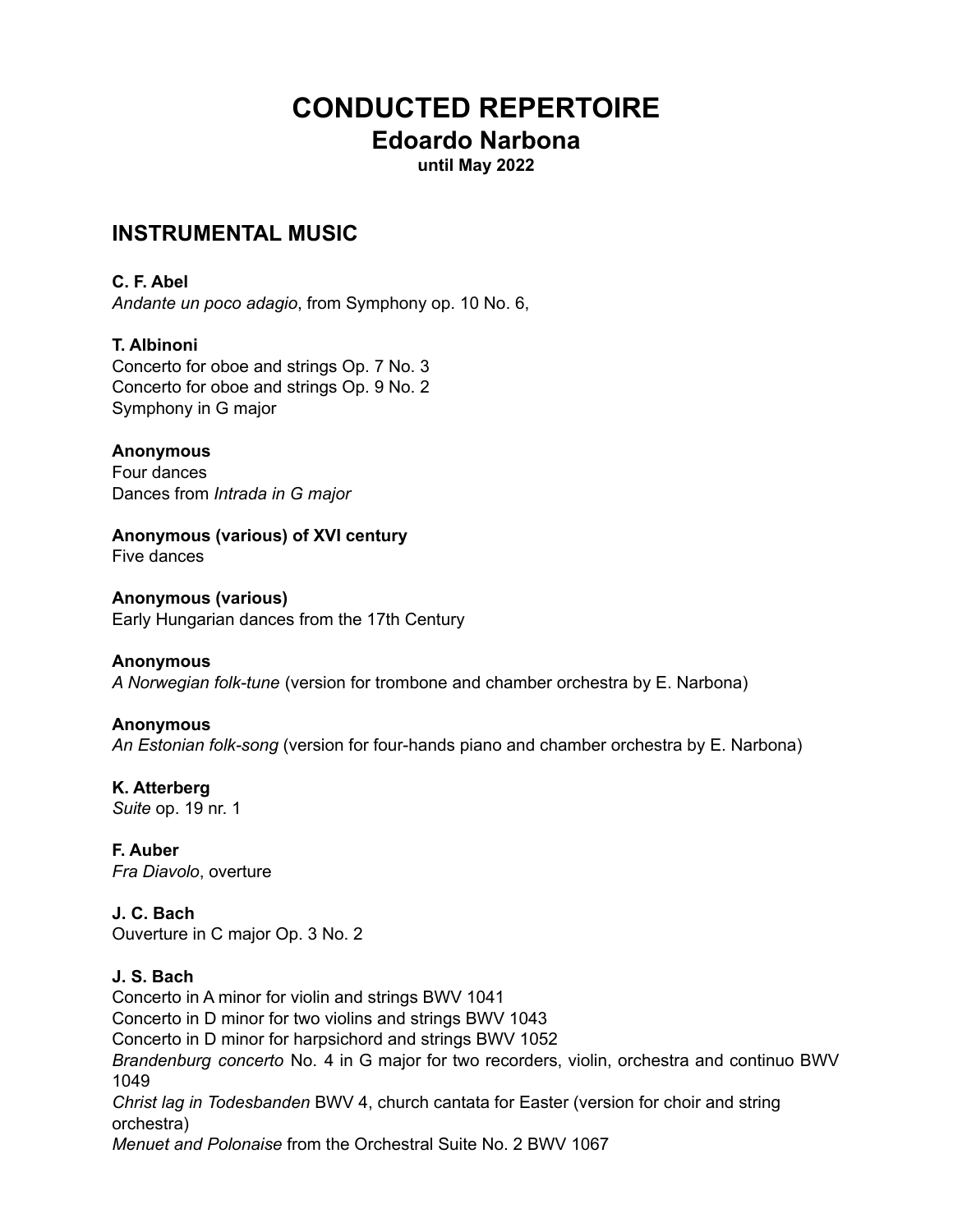Choral *Jesus bleibet meine Freude*, from the Cantata BWV 147 Concerto in F minor for harpsichord and string orchestra BWV 1056 (I mov.)

### **B. Bartok**

*Tänze aus Siebenbürgen Romanian folk dances* (version for solo violin and string orchestra)

## **L. van Beethoven**

*The Creatures of Prometheus*, overture Op. 43 Symphonies No. 1, 4, 6, 8 *Romanze* in F major op. 50 for violin and orchestra (version for violin and string orchestra)

## **F. Benda**

*Vivace scherzando*, from Symphony in C major Flute Concerto in E minor, I mov.

# **J. Berger**

*Short overture*

## **L. Boccherini**

*Stabat Mater* G. 532 (First version 1781) Symphony nr. 31 in D major G.500 *Minuetto* in A dur Cello Concerto in B-flat major G. 482 (version by F. Grützmacher) *Minuetto* in A dur (version for cello and string orchestra)

## **G. Bolzoni**

*Menuet lent* Op. 157

## **G. Bottesini**

*Elegia* for solo contrabass and string orchestra

## **W. Boyce**

Symphony in B flat major

**P. Brant** Symphony in D minor

## **M. Bruch**

*Serenade on Swedish themes* Op. posth. *Romanze* op. 85 for viola and orchestra

**F. Carulli** Concerto in A major for guitar and orchestra

**D. Castello** *Sonata XV a quattro*

#### **A. Catalani** *A sera*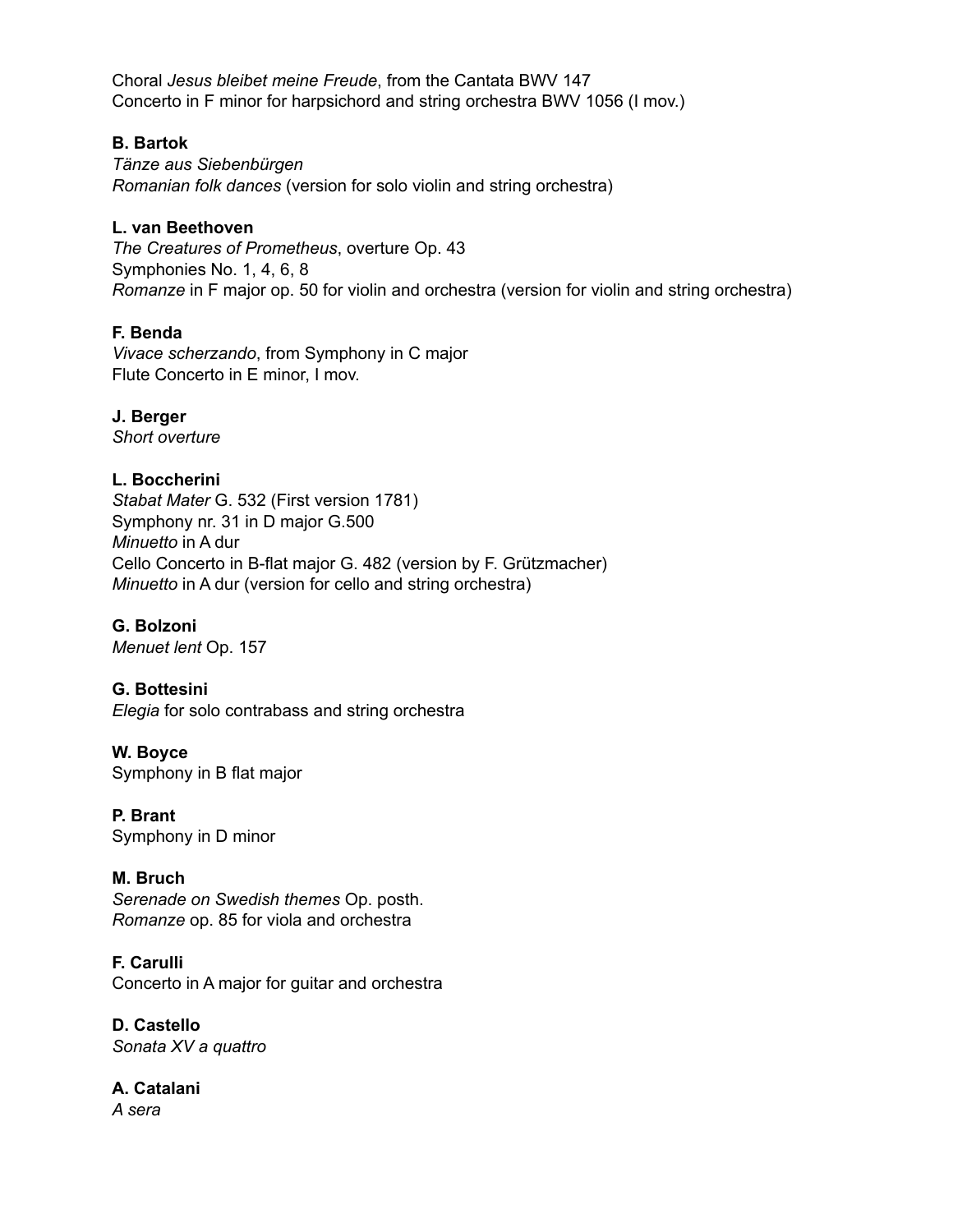## **F. Chopin**

*Andante spianato* e *Grande Polacca brillante* Op. 22 for piano (version for piano and strings)

## **A. Corelli**

*Concerto grosso per la notte di Natale* Concerto grosso Op. 6 No. 9

## **E. Di Capua**

*'O sole mio* (version for tenor and orchestra)

## **C. Debussy**

*Deux danses* for harp and string orchestra

## **L. Delibes**

*Mazurka* from the ballet *Coppélia Le Roi s'amuse*, suite for orchestra

## **A. Dvorak**

*Biblical songs* Op. 99 Symphony No. 8 Symphony No. 9 *From the new world Waltz* Op. 54 No. 4 *Serenade* for strings in E major Op. 22

## **E. Elgar**

*Elegy* Op. 58 *Serenade* Op. 20 *Salut d'amour* op. 12 (version for violin and strings)

# **H. Eller**

*Kodumaine viis*

## **J. F. Fasch**

*Allegro*, from the Concerto in D minor for soprano recorder and strings

## **G. Finzi**

*Five Bagatelles* for clarinet and string orchestra (arr. C. Alexander / E. Narbona)

## **Folk Dances**

*Five estonian folk dances for string orchestra* (arranged by K. Otsing)

## **N. Gade**

Suite for string orchestra Op. 36

## **J. Garth**

Concerto No. 2 in B flat major for cello and strings

# **F. L. Gassmann**

*Divertimento* in C minor

#### **H. Genzmer** *Sinfonietta* GeWV 106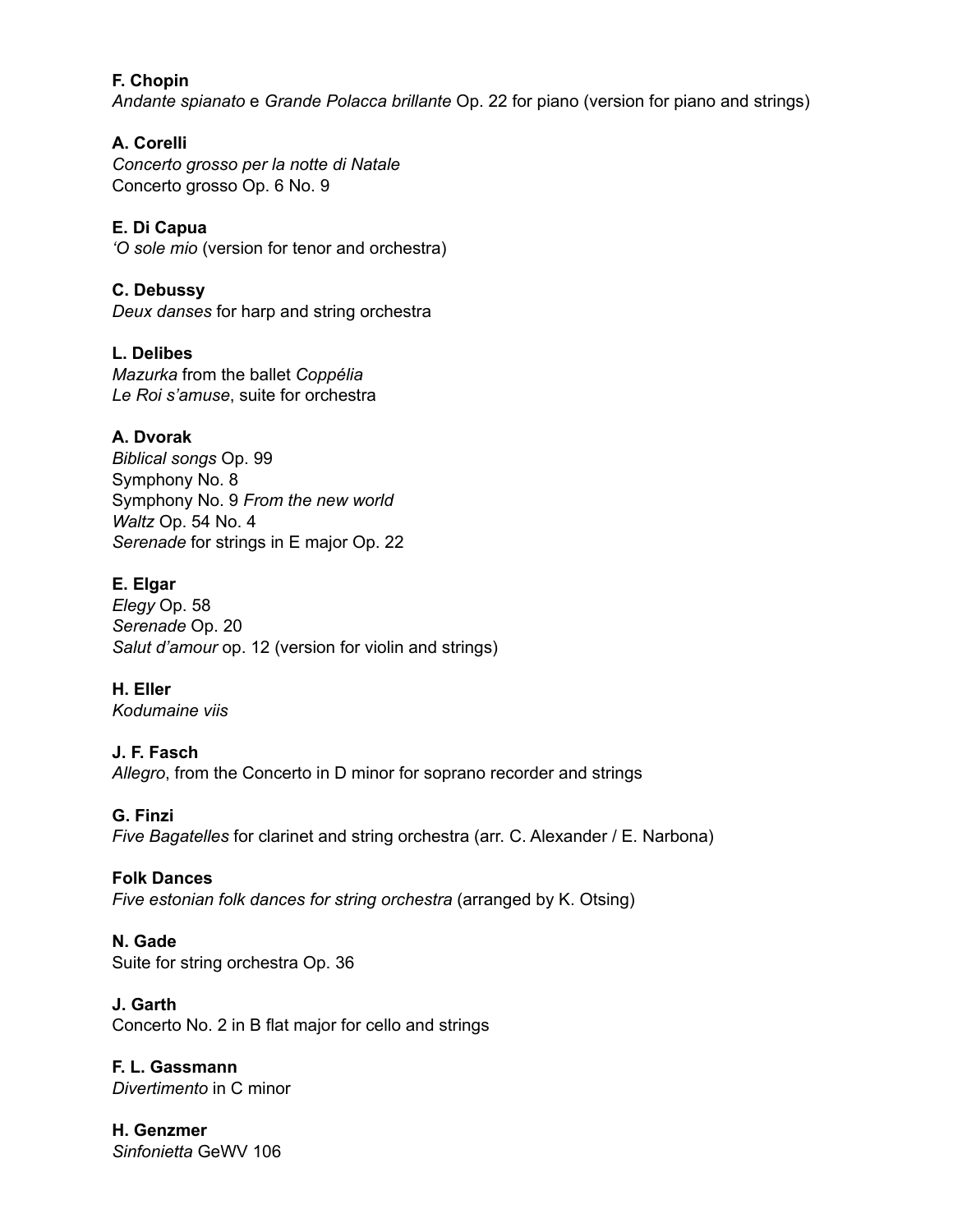## **E. German**

Two dances from *Henry VIII*

#### **C. W. Gluck**

*Che fiero momento*, air of Euridice (from *Orfeo and Euridice*)

## **C. Gounod**

Dances from *Faust*

## **E. Grieg**

*Peer Gynt* suite No. 1 Op. 46 *Peer Gynt* suite No. 2 Op. 55 *Two Elegiac Melodies* Op. 34

#### **G. F. Haendel**

*Water Music* HWV 348-350 Concerto in B flat major Op. 4 No. 6 for harp and strings Concerto grosso Op. 6 No. 7 Concerto grosso Op. 6 No. 10 *Menuet*, from *Alcina He shall feed His flock,* aria for soprano and orchestra from *Messiah Bourrèe* (version for cello and chamber orchestra by E. Narbona) *Allegro*, from Sonata in F major (version for trumpet and strings by E. Narbona) *The arrival of the Queen of Sheba* (from *Solomon*) *Piva*, from *Messiah* (version for chamber orchestra by E. Narbona) *Where're you walk*, aria from the musical drama *Semele* Dances from the opera *Rodrigo*

#### **I. Hannikainen**

*Grandma's minuet* (version for piano and chamber orchestra by E. Narbona)

#### **J. A. Hasse**

*Miserere* in D minor for soloists, female choir and strings

#### **J. Haydn**

Concerto in D major for cello and orchestra Hob. VII b2 Symphony No. 44 in E minor *Trauersinfonie* Concerto in C major for violin and orchestra Concerto in C major for cello and orchestra Hob. VII b1 *Andante molto*, from Symphony No. 38 in C major *Adagio cantabile*, from Symphony No. 13 in D major Concerto for piano and orchestra in F major, Hob. XVIII:3 Introduction from *The seven last words of Our Saviour on the Cross* Hob. XX:1b *Adagio*, from Symphony No. 36 in E flat major *Andante*, from Symphony No. 1 in D major *Toy Symphony* in C major Symphony No. 3 in G major Divertimento in G major Hob.II: G1 *Arianna a Naxos* Hob. XXVIB:2 (verion for voice and string orchestra)

#### **P. Hindemith**

*Five Pieces* for strings Op. 44 No. 4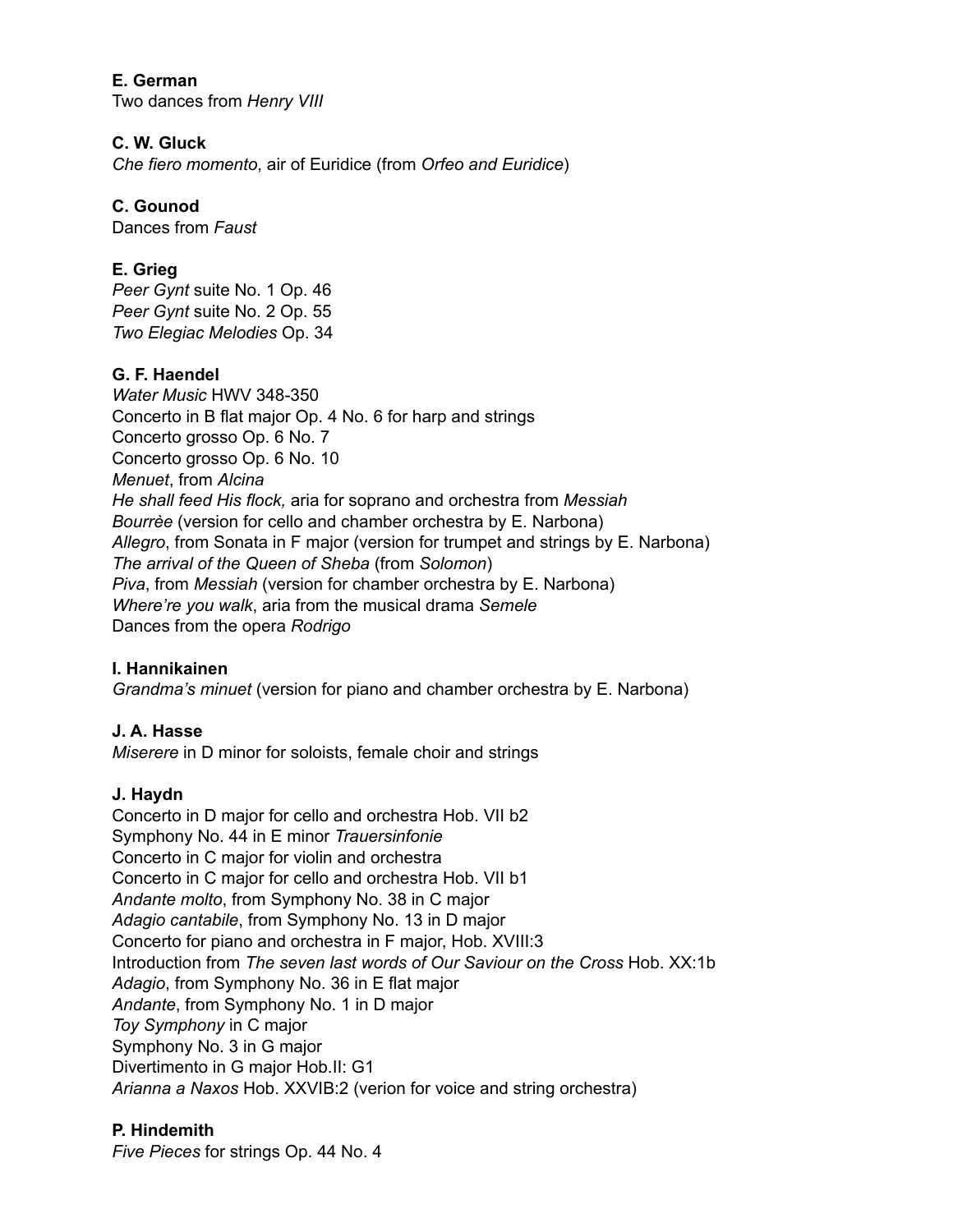# **A. Hovhaness**

*Haroutiun* (Resurrection) op. 71

## **G. Holst**

*Brook Green Suite St. Paul's Suite*

### **P. Jakova**

Suite from the opera *Mrika*

## **J. B. Janson**

Concerto No. 1 in B flat major Op. 15e, for cello and strings Concerto No. 2 in G major Op. 15e, for cello and strings

### **J. Kennedy&W. Grosz**

*Isle of Capri* (orchestration by E. Narbona)

**A. Khachaturian** *Waltz* from *Masquerade Suite*

**L. Kozeluch** Concerto in B flat major for piano four hands and orchestra

### **L. E. Larsson**

Concertino for viola and string orchestra, Op. 45 No. 9 Concertino for piano and string orchestra, Op. 45 No. 12 Concertino for trumpet and string orchestra, Op. 45 No. 6

## **F. Lehar**

*Gold und Silber*, waltz Op. 79 *Waltz* from *The Merry Widow*

#### **H. Lemmik**

*Rahvatoonis* (version for chamber orchestra by E. Narbona)

#### **J.B. Loeillet**

*Adagio* for trumpet (version for trumpet and chamber orchestra by E. Narbona)

# **H. C. Lumbye**

*Champagner Galopp Britta Polka*

## **W. Lutoslawski**

*Dance Preludes*, I-III mov. (version for solo clarinet, piano, percussions and string orchestra)

#### **F. Margola**

*Concerto Breve* for guitar and string orchestra

## **P. Mascagni**

Intermezzo from *Cavalleria Rusticana* Intermezzo from *Guglielmo Ratcliff*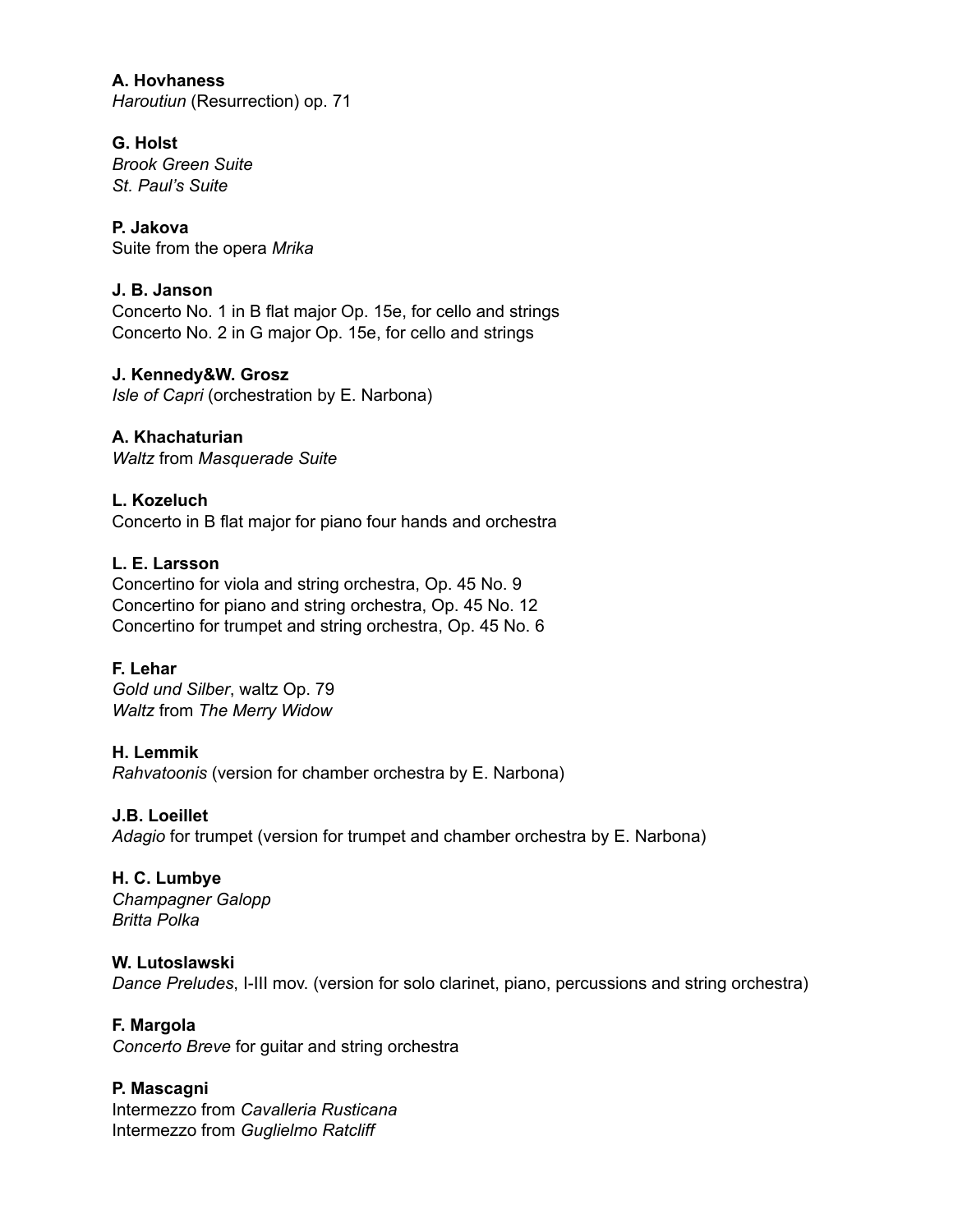**F. Mancini** Ouverture from *Trajano*

**F. Maschera**

*Canzona in La minore*

## **J. Massenet**

*Meditation,* from *Thais*

## **F. Mendelssohn**

V symphony in B flat major for strings IV symphony in C minor for strings Concerto in D minor for violin, piano and strings III symphony in E minor for strings *Wer nur den lieben Gott laβt walten,* cantata for solo soprano, choir and strings X symphony in B minor for strings XII symphony in G minor for strings Violin Concerto in D minor for violin and string orchestra

## **C. Monteverdi**

*Scherzi Musicali* (extracts)

## **L. Mozart**

Symphony in B flat major *Schlittenfahrt Suite*

## **W. A. Mozart**

III Divertimento in F major KV 138 *Notturni* (extracts) Concerto in G major for violin and orchestra KV 216 II Divertimento in B flat major KV 137 *Eine Kleine Nachtmusik* KV 525 *Le Nozze di Figaro*, overture KV 492 Concerto for clarinet and orchestra KV 622 Symphony No. 35 in D major *Haffner* KV 385 Symphony No. 40 in G minor KV 550 Concerto for piano and orchestra in A major K 414 Concerto for piano and orchestra in F major K 413 *Ave Verum Corpus* K 618 *Passionlied* K 146 for soprano and strings *March*, from the II act of *The Magic Flute O Isis und Osiris, aria* from the II act of *The Magic Flute Exsultate jubilate* K 165 German Dance nr. 3 K 605 *Lacrymosa*, from *Requiem* K 626 Sinfonia concertante for violin, viola and orchestra KV 364 *Amadeus* (I movement Symphony in G minor K 183) *The Magic Flute*, overture K 620 *Giunse alfin il momento - Deh, vieni, non tardar*, recitative and aria from *Le Nozze di Figaro*

## **C. Orff**

*Fanfare* (version for chamber orchestra by E. Narbona)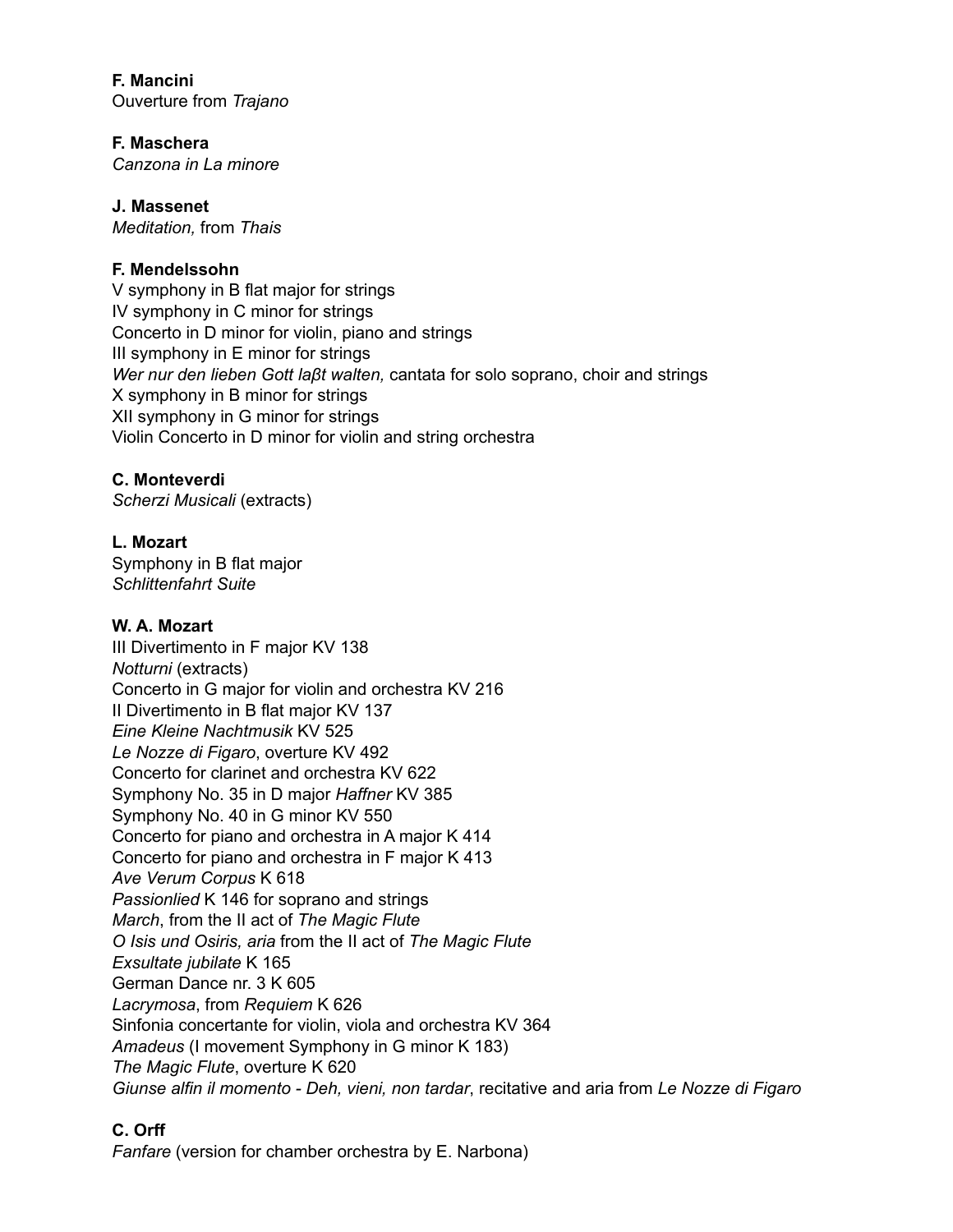**W. Ostijn** *Canzonetta* for flute and strings

**J. Pachelbel** *Canon*

**G. A. Paganelli** Concerto in B flat major for clarinet and strings

**C. H. H. Parry** *Lady Radnor's Suite*

**G. B. Pergolesi** *Stabat Mater* for soprano, alto and strings *Salve Regina* in C minor for soprano and strings

**J. C. Pepusch** *Sinfonia da camera*

# **A. Piazzolla**

*Ave Maria* (version for trumpet and string orchestra) *Oblivion* (version for violin and string orchestra)

**A. Ponchielli** *Danza delle Ore*

**Quincy Porter** *Music for Strings*

**F. Poulenc** *Sinfonietta*

**M. Praetorius** *Three Dances* from *Terpsichore*

## **G. Puccini**

Fuga in C minor *Crisantemi Tre Minuetti* in A major

## **H. Purcell**

*The Fairy Queen* (suites from the opera) *Ciaccona* for strings *Rondeau, Minuet and Air*, from the incidental music for *Abdelazer Rigaudon* (version for cello and chamber orchestra by E. Narbona)

**J. J. Quantz**

Concerto in G major for flute and strings

**R. Quilter** *Three English dances* op. 11 for orchestra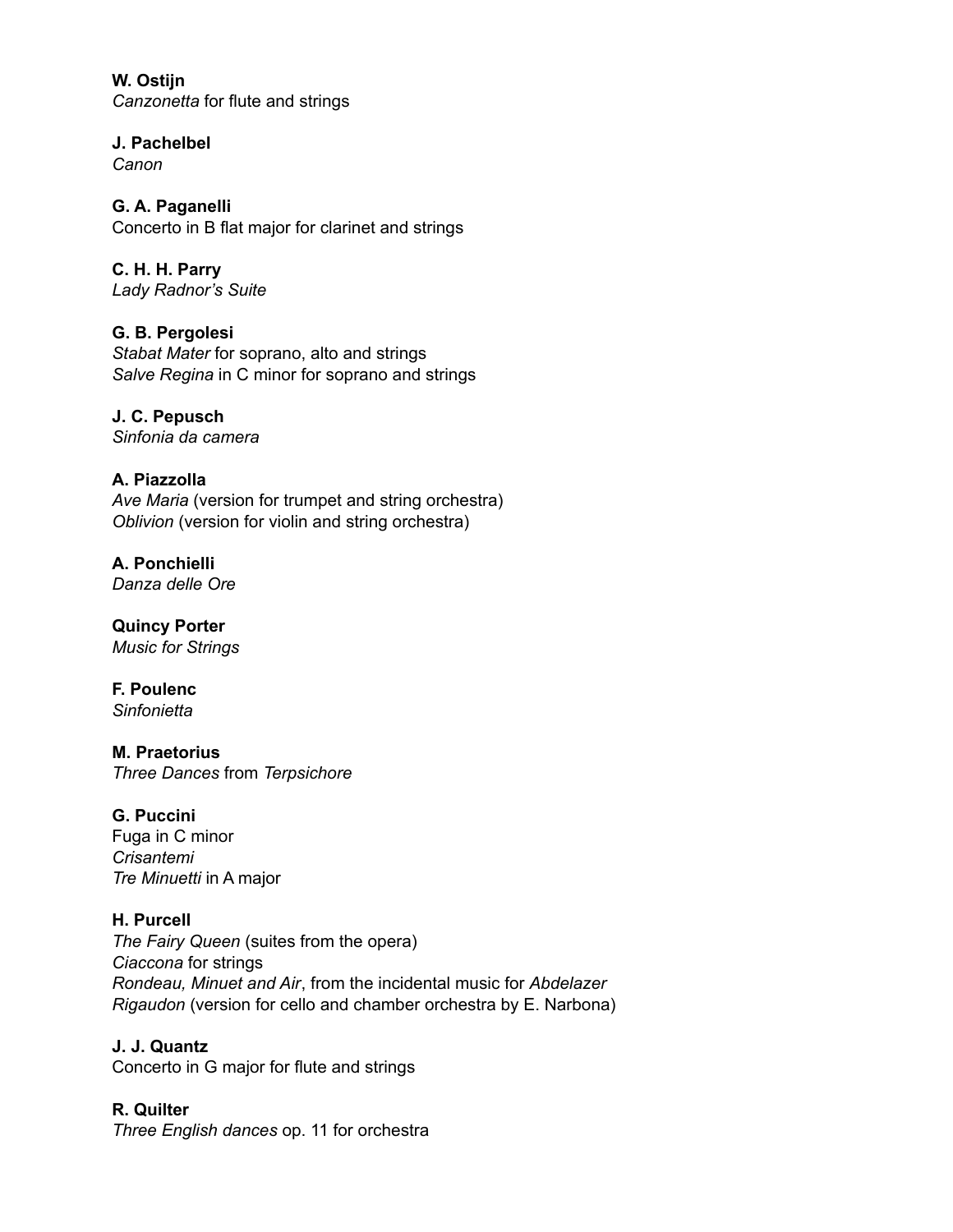#### **S. Rachmaninoff**

Concerto for piano and orchestra No. 2 in C minor Op. 18

#### **E. Rautavaara**

*Ballade* for harp and string orchestra

#### **O. Ravanello**

*Interlude* (version for brass and lower strings by E. Narbona)

### **M. Ravel**

*Le jardin féerique* (from *Ma mère l'oye* Suite)

### **O. Respighi**

*Antiche Danze e Arie per Liuto*, III suite Balletto detto *Il Conte Orlando* (from *Antiche Danze e Arie per Liuto*, I suite)

#### **J. G. Rheinberger**

*Stabat Mater* for choir and strings Op. 138

#### **J. Rosenmuller** *Sonata VIII a quattro*

### **C. Saint-Saens**

*Organ Symphony,* Symphony No. 3 in C minor Op. 78 *The Swan* (version for solo cello, piano and string orchestra)

#### **A. Salieri** *Concertino* for flute and strings

## **G.B. Sammartini**

Symphony in G major Flute Concerto in F major, I mov.

#### **P. de Sarasate**

*Carmen Fantasy* (version for violin, strings and percussion)

#### **F. Schubert**

*Rondò* for violin and strings D. 438 *Ave Maria* (transcription for soprano and strings) Symphony No. 2 in B flat major Symphony No. 8 *Unfinished* Fuga in E minor D. 952, Op. 152 (version for strings) *Salve Regina* in A major for soprano and strings D. 676 *Polonaise* in B flat major D.580 for violin and chamber orchestra

#### **D. Shostakovich**

*II Waltz* from *Jazz Suite* No. 2 *Piano concerto* nr. 1, III-IV mov.

#### **J. Sibelius** *Andante Festivo Romanza* Op. 42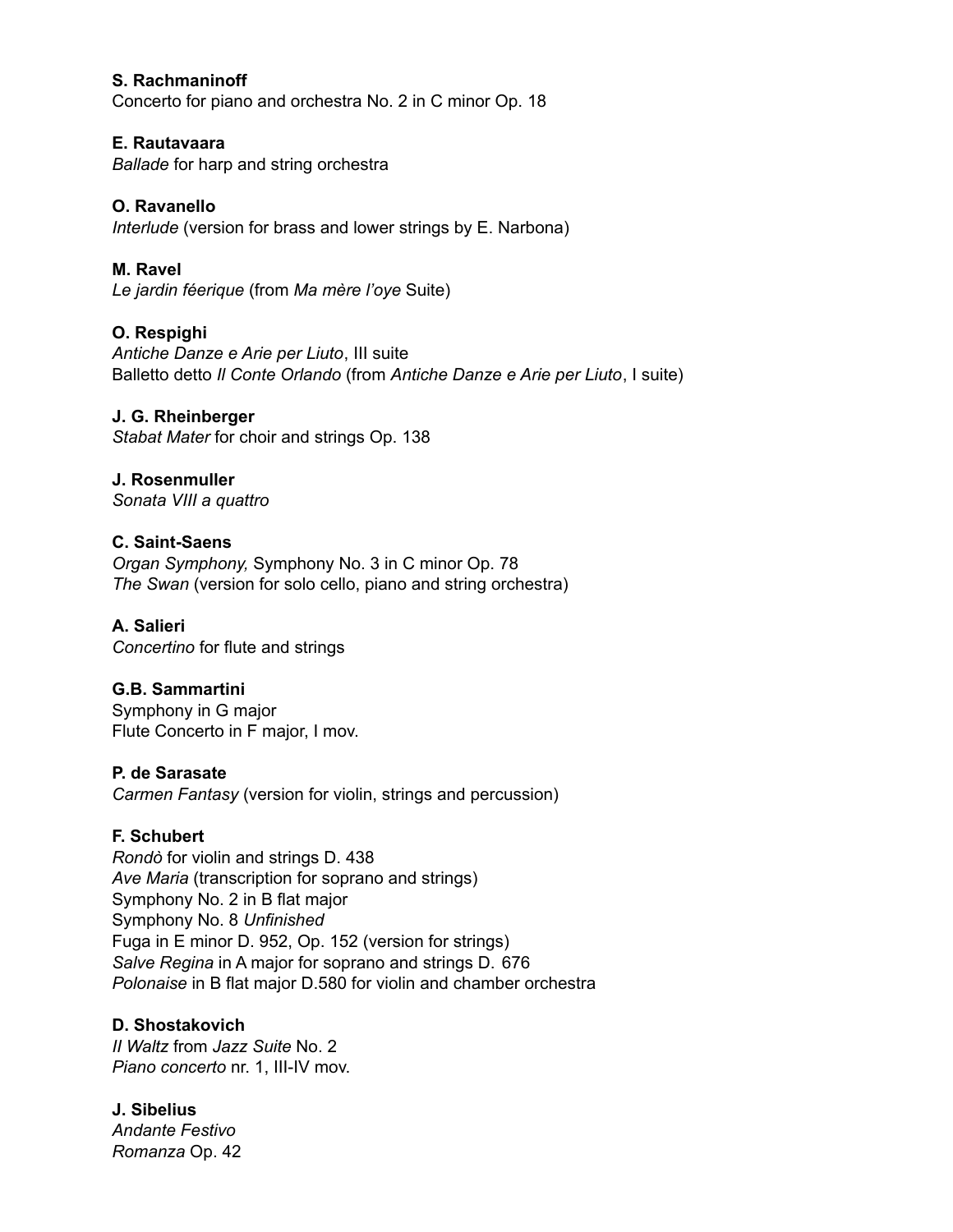*Ödlan (The Lizard)* Op. 8, for solo violin and string orchestra *Canzonetta* op.62a *Impromptu Jääkärimarssi* op. 91a *Finlandia hymn* op.26 nr. 7

#### **L. Sinigaglia**

*Hora mystica* (string orchestra version by E. Narbona)

## **C. Stamitz**

*Orchester-Quartett* in C major Concerto for flute and orchestra in G major Op. 29 *Andante poco allegretto,* from Symphony op. 9 No. 2,

## **J. Stamitz**

Symphony in G major

## **A. Stradella**

*Sinfonia avanti la seconda parte de Il Damone*

## **E. Strauss**

*Bahn Frei Polka,* polka Op. 45

## **J. Strauss jr.**

*Unter Donner und Blitz*, polka Op. 324 *Tritsch-Tratsch*, polka Op. 214 *Frühlingsstimmen*, waltz Op. 410 *Vergnügungszug*, polka Op. 281 *An der schönen blauen Donau*, waltz Op. 314 *Zigeunerbaron Einzugsmarsch Fledermaus Quadrille Kaiser Walzer,* Op. 437

## **J. Strauss Sr.**

*Radetzky Marsch*, Op. 228

## **F. von Suppe'**

*Light Cavalry*

## **J. Svendsen**

*Two Icelandic Melodies Two Swedish Melodies*

## **P. I. Tchaikovsky**

*Souvenir d'un lieu cher*

## **G. P. Telemann**

*Don Chisciotte Suite* Concerto in A minor for two flutes and strings Dances from *La Lyra* suite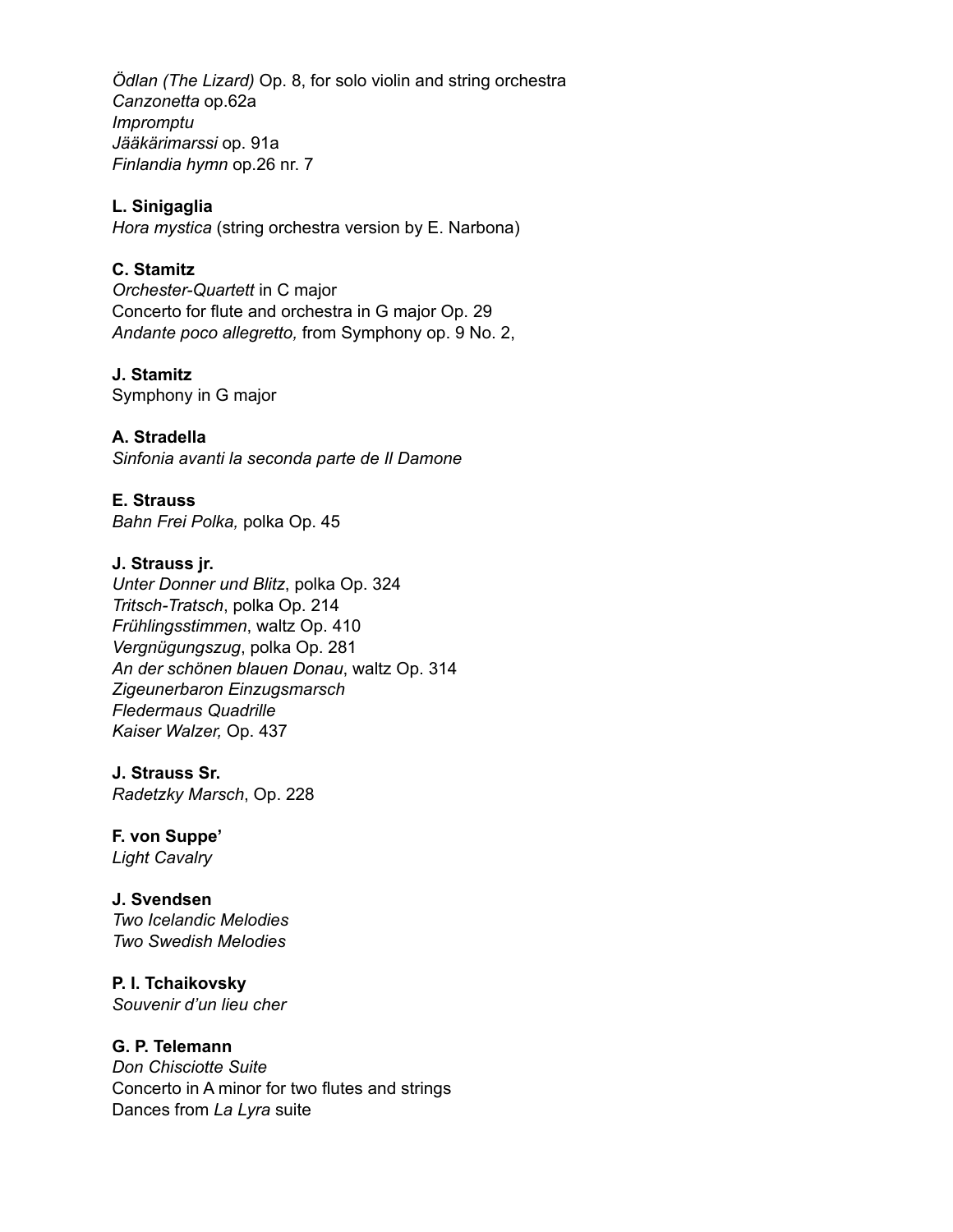## **R. Tobias**

*Eks teie tea* for choir and orchestra

## **G. Torelli**

Concerto in D major for trumpet and strings

## **P. F. Tosti**

*L'ultima canzone* (version for tenor and orchestra, arranged by E.Narbona)

## **E. Tubin**

Concerto for double-bass and orchestra *Ylermi*, ballad for baritone (version for baritone, brass quintet and percussions by I. Barath)

## **K. Türnpu**

*Kyrie* and *Sanctus* (version for choir and string orchestra by E.Narbona)

### **R. Vaughan Williams**

*Fantasia on a theme by Thomas Tallis Prelude for a Christmas mystery play* (arrangement and orchestration by E. Narbona)

### **G. Verdi**

*La Forza del Destino*, overture *Va Pensiero*, from *Nabucco* Canzone di Oscar, from *Un Ballo in Maschera Rigoletto,* preludio

## **A. Vivaldi**

Symphony in B minor for strings *Al Santo Sepolcro* Concerto in F major for flute and strings F. VI No. 1 Concerto in A minor for due violini da *L' Estro Armonico* Concerto in G major for two mandolins and strings Concerto in B minor for four violins and strings Concerto in D minor for two violins and strings op. 3 nr. 11 from *L'Estro Armonico* Concerto in D minor for strings *Madrigalesco* Concerto in F major for flute and strings *La Tempesta di Mare* Concerto in D major for guitar (ex lute) and strings RV 93 Concerto in F minor for violin and strings *L'Inverno* Ouverture from *L'Incoronazione di Dario* RV 719 Concerto in D major for strings RV 121 Sonata in E flat major *Al Santo Sepolcro* RV 130 Concerto in G minor for two cellos and strings RV 531 Concerto in A minor for violin and strings RV 356 (I movement) Concerto in C major for strings RV 115 Concerto in D major for violin and strings op. 3 nr. 9 from *L'Estro Armonico Bassoon Concerto* in E minor RV 484, II-III mov.

#### **R. Wagner**

*Siegfried Idyll Wesendonck-lieder* (transcription for soprano and strings)

**E. Waldteufel** *Les Sirenes*, waltz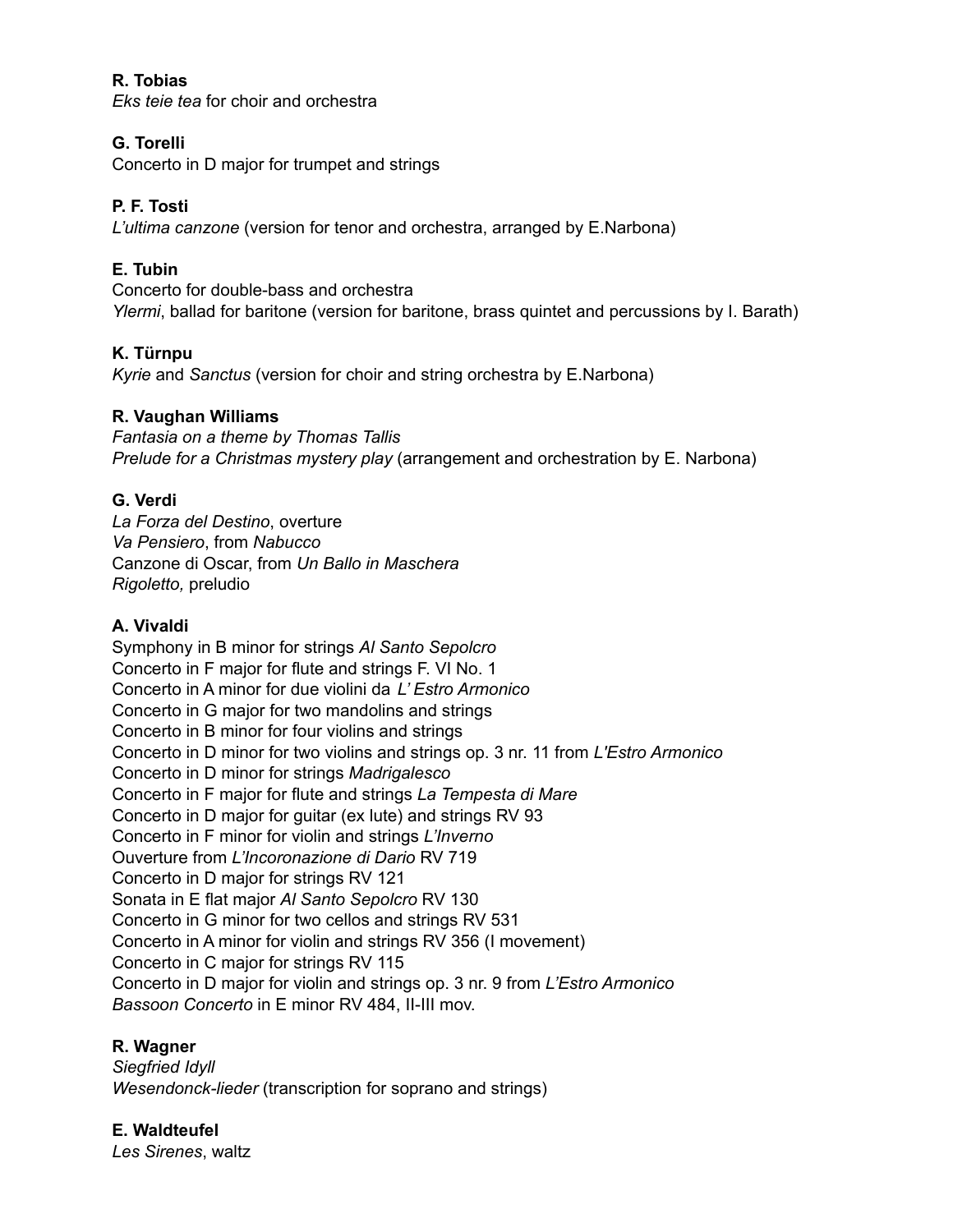*Les Patineurs*, waltz *Très Jolie*, waltz *Dolores*, waltz *Amour et Printemps*, waltz *Immer oder Nimmer*, waltz

**H. Wieniawski** *Legende* op. 17 for violin and orchestra

**D. Wiren** *Serenade* for strings

# **CONTEMPORARY MUSIC**

**Tauno Aints** Suite *Buratino tegutseb jälle*

**Mikhail Antal** *White Note Partita*

**Antonio Bacino** *Discovering*

**Mary&Wally Barnett** *Scrumpy* (version for glockenspiel and chamber orchestra by E. Narbona)

**Luciano Berio** *Chamber Music*

# **Kathy&David Blackwell**

*Aerobics* (version for cello and chamber orchestra by E. Narbona) *Katie's waltz* (version for violin and chamber orchestra by E. Narbona) *Going forth* (version for cello and chamber orchestra by E.Narbona)

**Ezio Bosso** *Domes of Freedom*, for four soloists and orchestra

**Pierre Boulez** *Le Marteau sans Maître*

**Marco Buccolo** *Righi su Rilke*

**Luciano Chessa** *Il Pedone dell'Aria*, for double children's choir and orchestra.

**Domenico Clapasson** *Come piangevi, o Madre*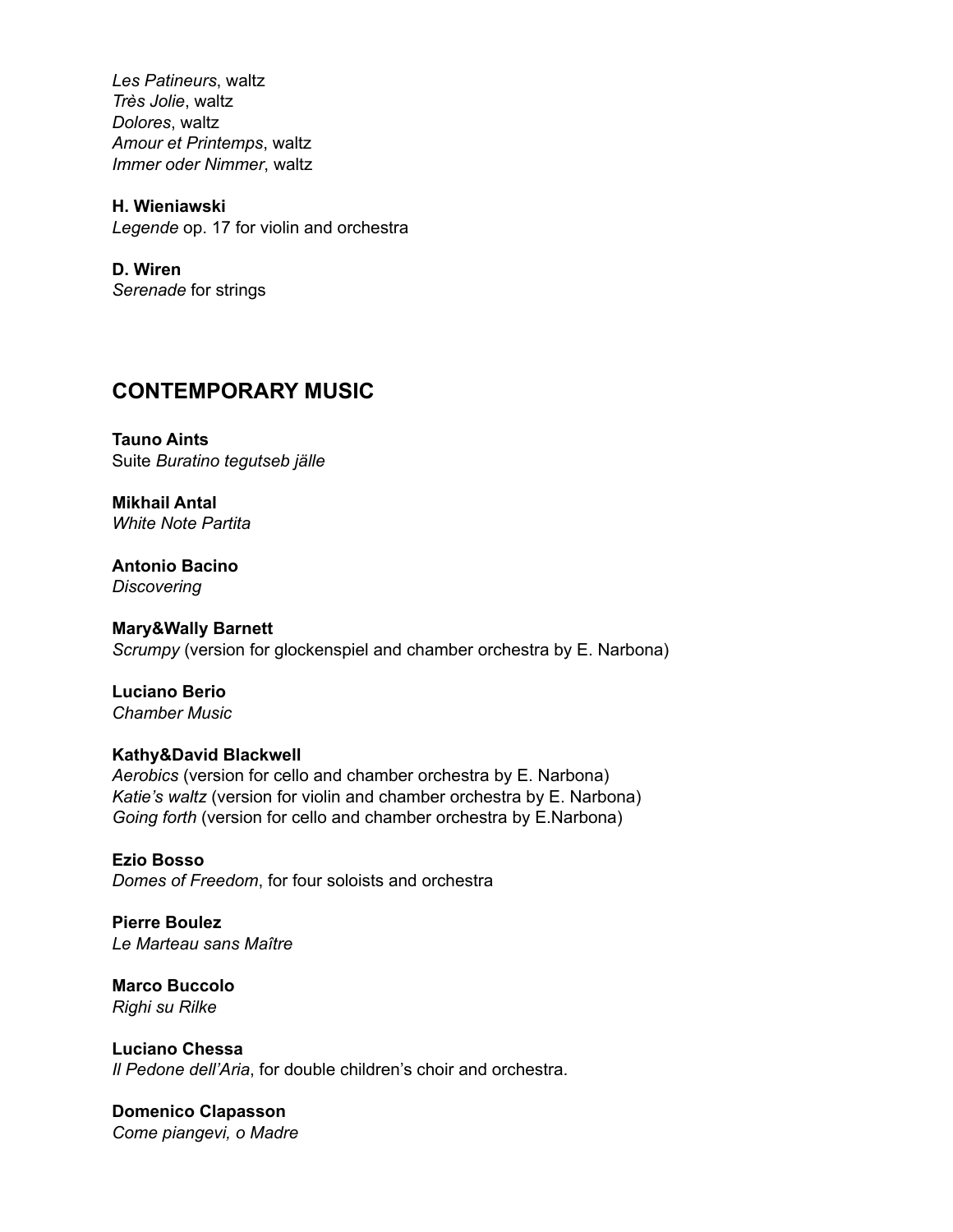#### **K&H. Colledge**

*Full moon* (version for violin and chamber orchestra)

#### **Benny Couroyer**

*Historiette* (version for alto sax and string orchestra by L. Sepp)

### **Alessandro Di Paola**

*Sea Scenes*

#### **René Eespere**

*Respectus Ärkamise aeg* for choir and orchestra

#### **Marco Emanuele**

*L'anno che uccisero Rosetta*, musical tale in one act for soprano, speakers and instrumental ensemble *Los Placeres Prohibidos*, three songs for soprano and string orchestra, based on texts by Luis Cernuda

#### **Claudio Fenoglio** *Invisible Moon*

**Adriano Gaglianello** *Notturno*

**Philip Glass** *Company No.2* for string orchestra

## **Annachiara Gedda**

*Repos et Vertige*

#### **Stanley Grill**

*The four elements* for viola and string orchestra

#### **K. Hunt**

*Üksteist peab hoidma* for choir and orchestra

## **Derek Hyde**

*Tuba-Talk* (version for tuba and chamber orchestra by E. Narbona)

#### **Riivo Jõgi** *Rännak*

## **Sirje Kaasik** *Sära küünal* (version for children choir and orchestra by E. Narbona)

## **Victor Kioulaphides**

*Riegelsberg Suite* (first performance in Italy and Estonia) *Idillio sinfonico* (first Estonian performance) *Saaremaa*, fantasy for viola and strings (first world performance)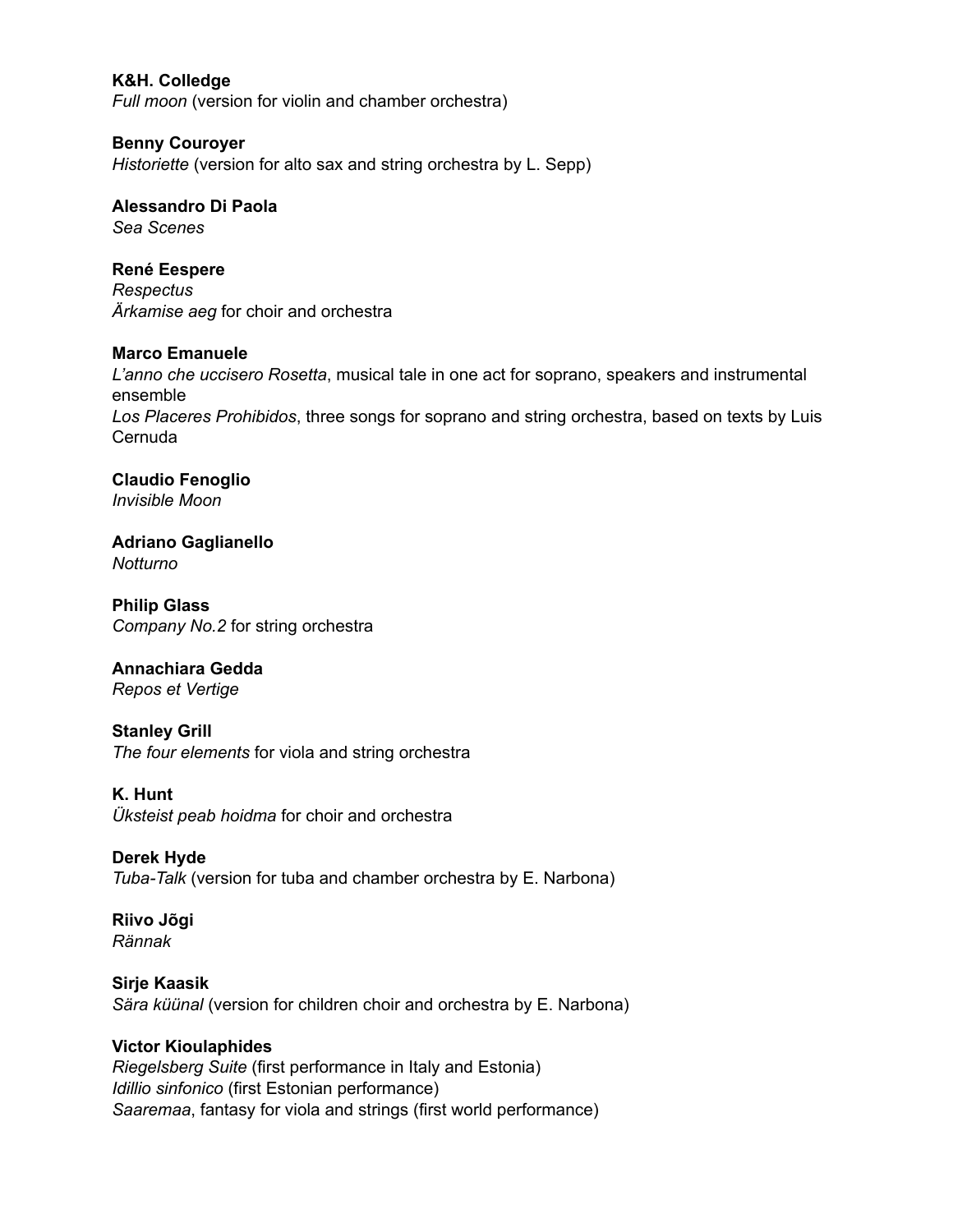**Tõnu Kõrvitz** *Elegies of Thule* (nr. 1 and 2) *Päikesele*

**Liina Kullerkupp** Suite *Supilinna salaselts*

#### **Hans Carl Philipp Lüders**

*Postludio alla Serenata per un satellite di B. Maderna*, for ensemble *Amens Fieri*, for saxophone and percussions *Elegia su una voce lontana*, for string orchestra

**Gabriel Malancioiu** *Profanul și Sacrul*, for chamber orchestra

**Andrea Marena** *Danze d'Estate* (first Estonian performance)

**Karin Muldma** *Igal lapsel oma ingel* (version for children choir and orchestra by E. Narbona)

**Ester Mägi** *Kuus eesti rahvaviisi*

**Ian McKenzie** *Tudor Times Suite*

**Alo Mattiisen** *Isamaa ilu hoieldes* (version for soloists, chorus, band and orchestra)

#### **Tõnis Mägi** *Palve* (version for chorus and orchestra)

**Terry McQuilkin**

*Salisbury Overture*

## **Edoardo Narbona**

*Preludio alla Serenata per un satellite di B. Maderna*, for ensemble *An hymn before night*, for flute and strings *Fantasia di Carols*, traditional Christmas' songs for choir and orchestra (arrangement and orchestration by E. Narbona) *Preludio ad un oratorio*, for mezzo-soprano and strings *Japanese Suite*, based on children' songs, for flute and chamber orchestra *Nummelan metsä* (The woods of Nummela), miniature for string orchestra *La leggenda di Thule* (The Legend of Thule), for string orchestra *Jõulumüsteerium* (A Christmas mystery play) for narrators, children choirs, male choir and orchestra based on *The Christmas Story* by G. Keetman and C. Orff *Jõulu hüüe* (Christmas call) for trombone and drum *Jõulu hüüe 2* (Christmas call) trombone, horn, drum and string orchestra

## **Sebastian Narbona**

*Luikede laul* (harmonization and orchestration by E. Narbona)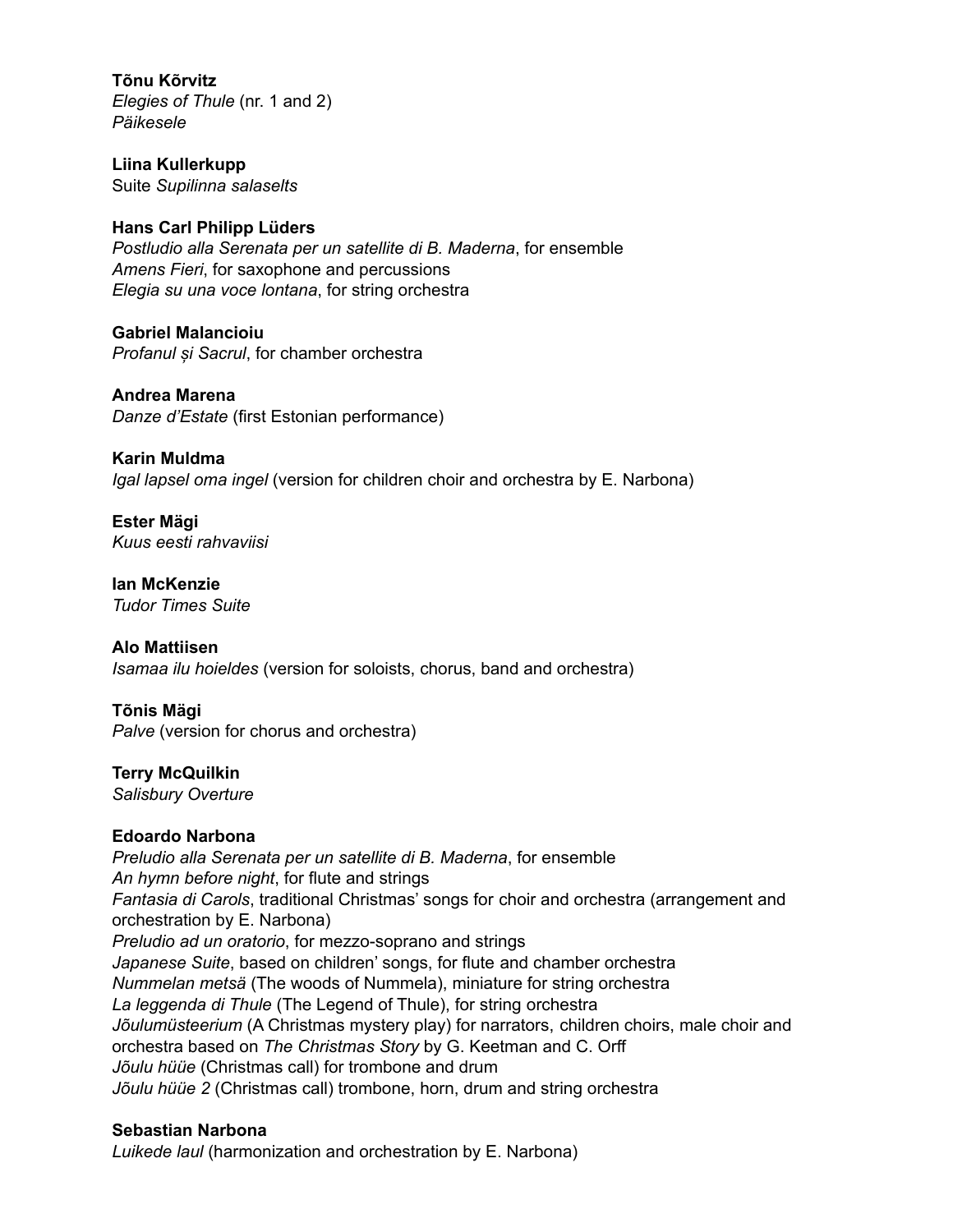#### **Antonio Pacetta**

*O Morte vorrei*, lied for soprano, choir and small orchestra *Viventi per Dio*, oratorio for speaker, choir, orchestra and organ (extracts) (version with small orchestra)

**Daniel Renè Pacitti** Prologue from *El Compadrito*

**Tiit Paulus** *Four pieces for children choir and orchestra* (text of Hando Runnel) Two songs for children choir and chamber orchestra

**Arvo Pärt** *Summa*

**Rasmus Puur** *Tärkamine*

**Massimiliano Peretti** *Uncle Monk*, for double-bass and strings

**Stefano Pierini** *Ad Insulam Dulcamara*

**Robert Radoja** *Beatles's Suite* (extracts)

**Ardo Ran Varres**

*Vana sarvelugu Veere, veere...*

**Fabrizio Rat Ferrero** *Onde*

**Claudio Ribezzo** *Quintetto per Fiati*

**Michael Rose** *Jumbo Rag* (version for for double-bass and chamber orchestra by E. Narbona)

**Alessandro Ruo Rui** *Croce Santa*

**Christopher Theofanidis** Concerto for bassoon and orchestra

**Artur Tjagunovitš** *Miniature* for bassoon and orchestra

**Veljo Tormis** *Viimane laev* (version for male choir and string orchestra by E. Narbona)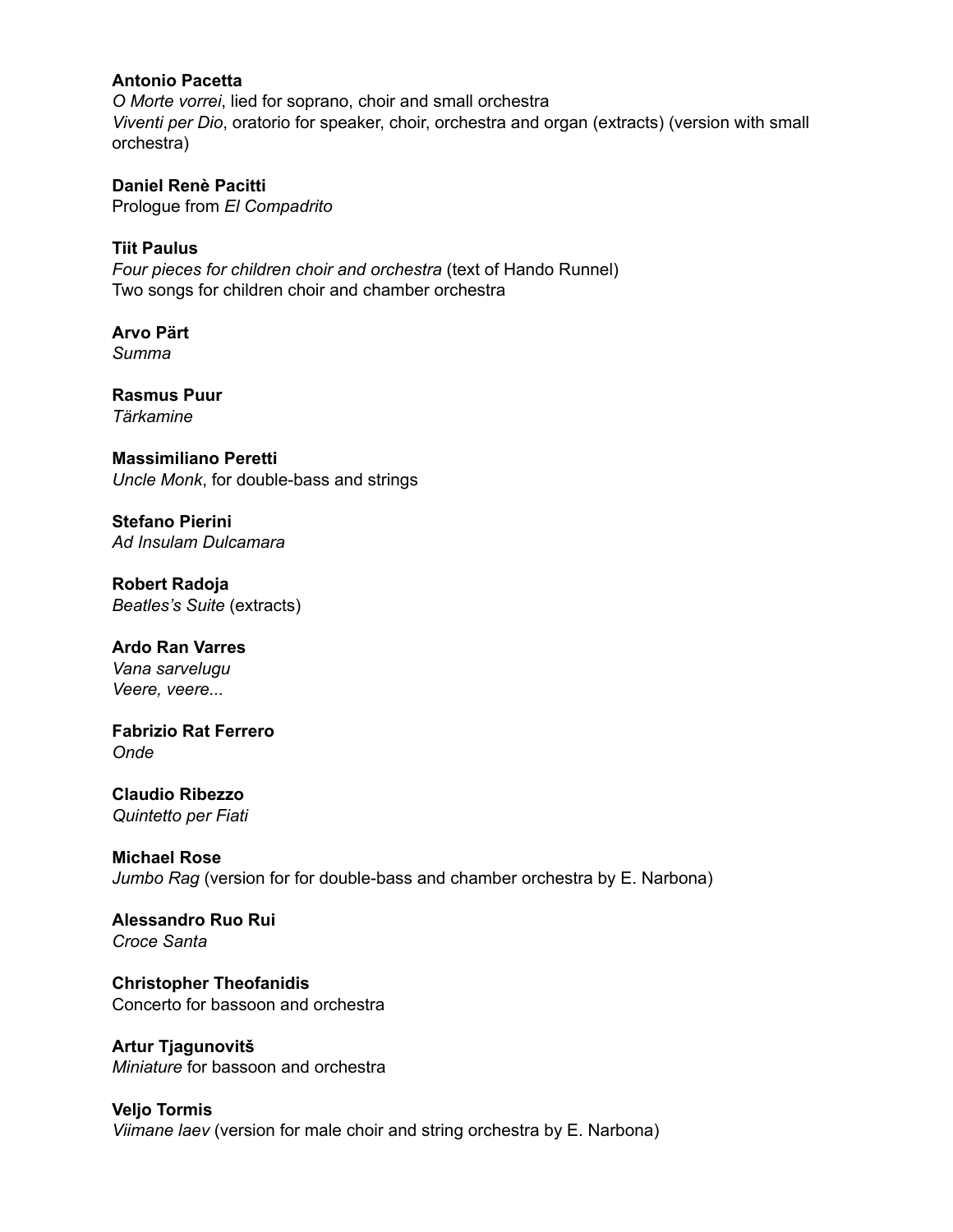**Anitra Tunsevica** *Carneval Suite,* IV mov. *The Poet*

**Pärt Uusberg** *Palve Meeleolud lapsepõlvest*

**Dino Vanasia** *Somewhere Out There*

**Anna Veismane** *Latvian Dances*

**Ülo Vinter** *Laul Põhjamaast* (version for chorus and orchestra)

**Peeter Vähi** *Chant of the Celestial Lake*

**Max Wolpert** *St. Melangell's voyage across the sea* for viola and string orchestra

**Giancarlo Zedde** *Lo Straniero*, a musical tale based on the text by Albert Camus

**Giorgio Zucco** *A Carte Scoperte*

# **OPERAS**

*Fra' Diavolo* by **D. Auber** *Ariadne auf Naxos* by **G. Benda** *Il Campanello dello Speziale* by **G. Donizetti** *Il quartiere fortunato* by **M. Emanuele** (first world performance) *Mirra* by **M. Emanuele** (first world performance) *Mare Nostrum* by **M. Kagel** *Ocean Dream* by **V. Kioulaphides** (first Estonian performance) *Così fan Tutte* by **W. A. Mozart** *The Magic Flute* by **W.A. Mozart** *Belle Helene* by **J. Offenbach** *Bohème* by **G. Puccini** *La Regina delle Fate* (from *The Fairy Queen*) by **H. Purcell** *Notte a Venezia* by **J. Strauss** *La Traviata* by **G. Verdi** *Il segreto di Susanna* by **E. Wolf-Ferrari**